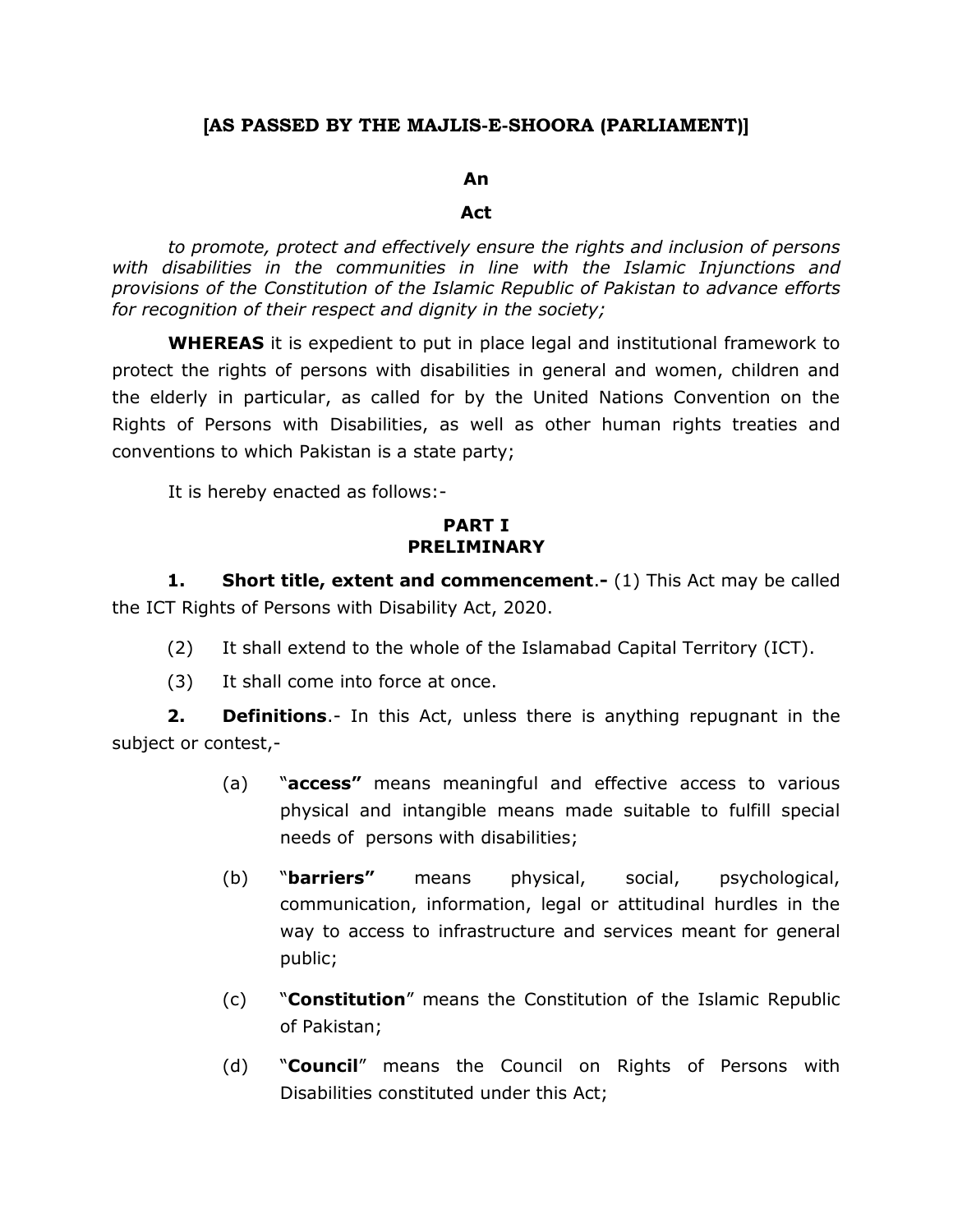- (e) "**Court**" means the special disability court established under section 32;
- (f) "**disability**" means a long term physical or mental condition that limits a person's movements, senses or activities and shall include physical, mental, intellectual and developmental disorders or sensory impairments which in interaction with participate fully and effectively in day to day performance and interaction with others on an equal basis;
- (g) "**discrimination on the basis of disability**" means any distinction, exclusion or restriction on the basis of disability which has the purpose or effect of impairing or nullifying the recognition, enjoyment or exercise, on an equal basis with others, of all human rights and fundamental freedoms in the political, economic, social, denial of reasonable accommodation;
- (h) "**equality before law**" includes principles of quality on equitable basis that persons with disability shall have in line with the Constitution and international covenants in which Pakistan is a party;
- (i) "**freedom of movement**" shall have the same meaning as expressed in Article 15 of the Constitution;
- (j) **"Fund"** means the fund established under section 28;
- (k) "**independent living**" means environment to live with freedom, self-control, choice and self-determination in everyday life;
- (l) "**misconduct**" shall have the same meaning as defined in the Government Servants (Efficiency and Discipline) Rules, 1973.
- (m) "**mobility**" means the possible independent for persons with disabilities with access to quality mobility aids, devices, assistive technologies and forms of assistance and intermediaries, including by making them available at affordable cost; and
- (n) "**reasonable accommodation**" means necessary and appropriate modification where needed in a particular case, to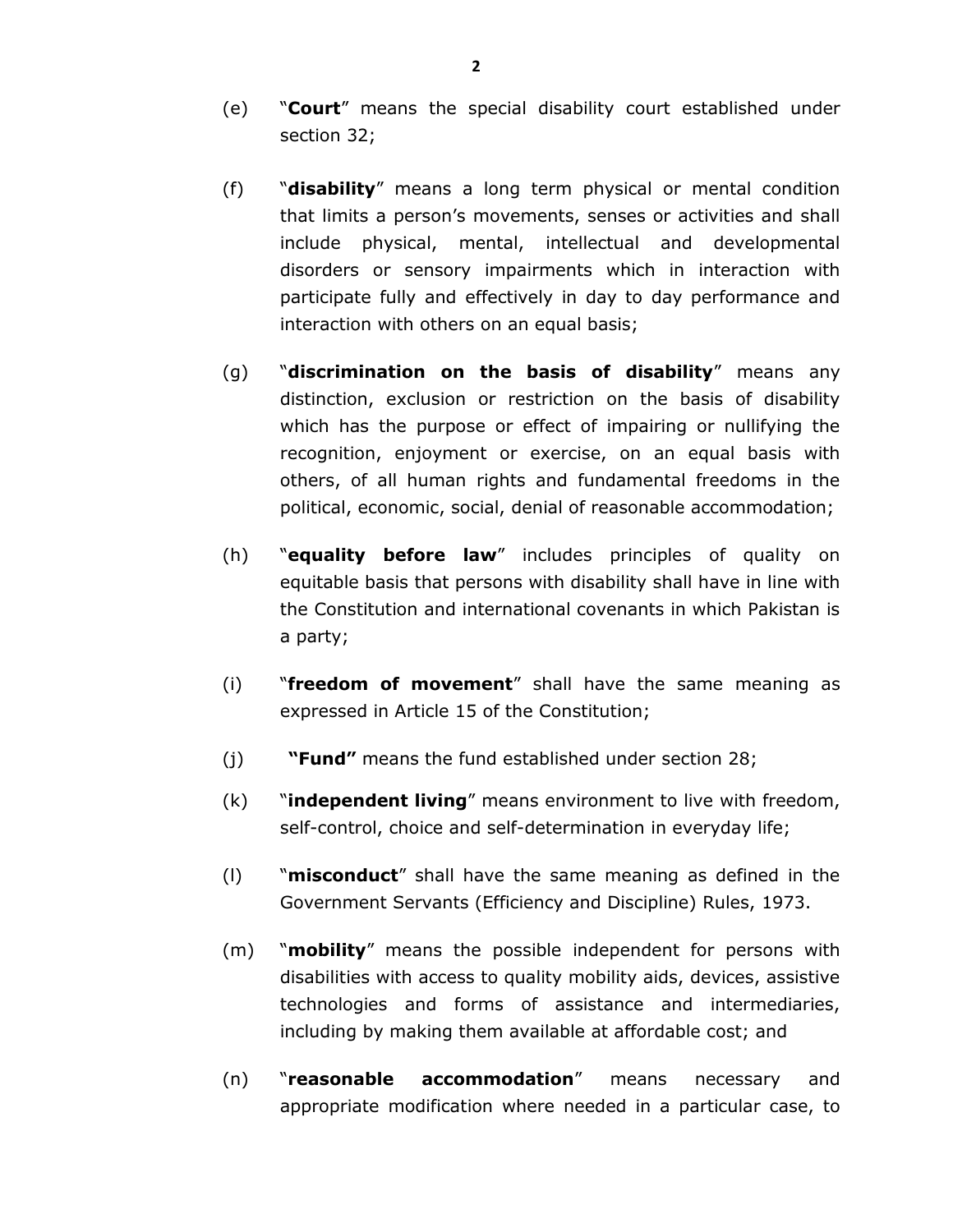ensure that the persons with disabilities enjoy or exercise on an equal basis with others of all human rights and fundamental freedoms at home, workplace and in social life.

# **PART II RIGHTS OF PERSONS WITH DISABILITIES**

**3. Equality and non-discrimination of persons with disability**.**-** (1) The government shall ensure that every person with disability shall have a right to be respected for his individual dignity and lead a decent life with equal opportunity to participate in educational, social, economic, cultural and all other activities in the society without any discrimination.

(2) No person or institution, whether public or private, shall discriminate against persons with disabilities or violate their rights or restrict benefits in any manner.

(3) The government shall take all necessary legal and administrative steps including appropriate changes in the existing laws, to ensure that every person with disabilities enjoy a life inclusive of the right of equality guaranteed under the Constitution and that such person's disability shall not be used by any person or institution to restrain or restrict him from enjoying his rights unless there is a reasonable cause that not restricting such person may cause him harm or letting him perform something may be out of his physical or mental capacity.

(4) In view of restricted access of the persons with disabilities to means of earning their livelihood independently, the government shall take extraordinary steps to ensure their effective inclusiveness in the society through suitable education, skill development, training and placement against appropriate positions in the government departments and entities in the private sector according to the allocated quota.

(5) No person with disability shall be a subject of any research without his willingness or consent without any pressure and such research shall be through using accessible modes, means and formats of communication.

**4. Equality before law**.- (1) The government shall ensure that the persons with disabilities are treated equally like persons without such disabilities and that they are not discriminated in exercise of their rights.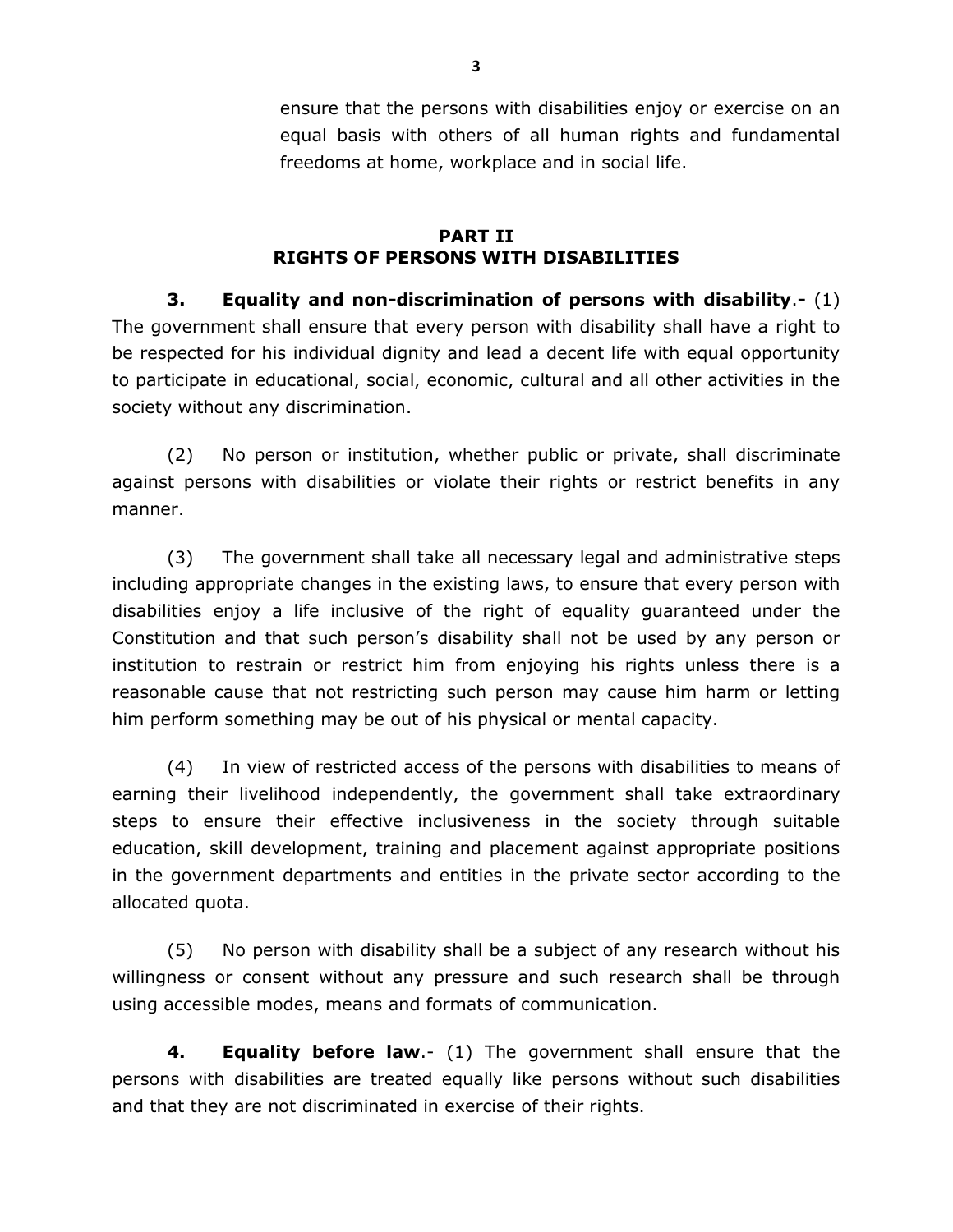(2) It shall be ensured that such persons have legal capacity to enjoy their rights and if they need support to exercise legal capacity such support is provided to them free of cost.

**5. Right to privacy**. - (1) Every person with disabilities shall have right to privacy as available to all citizens regardless of his living in a private home, rehabilitation centre, hostel or any private or public accommodation.

(2) No person with disabilities regardless of place of residence or living arrangements shall be subjected to arbitrary or unlawful interference with his privacy of person, family, home and communication or correspondence. Such persons shall have the right to the protection of the law against any illegal interference and attack against their person, family, property and reputation.

**6. Women, children, elderly people and transgender with disabilities**.- (1) In view of the extraordinary vulnerability of women, children, senior citizens and transgender with disabilities, the government shall in prescribed manner take special measures to ensure that such women, children, senior citizens and transgenders with disabilities are given full protection under law in enjoying their rights.

(2) The government as well as the private sector shall in the prescribed manners take necessary measures to ensure development, advancement and empowerment of women, children, senior citizens and transgender with disabilities.

**7. Ease of access and mobility**.- (1) The government as well as the private sector shall take necessary measures towards allowing ease of access to the persons with disabilities to public buildings, hospitals, recreational facilities, public transport, streets and roads for which the old buildings and vehicles shall be appropriately modified and new buildings and vehicles shall be built conforming to appropriate standards in conformity with guidelines developed by the Council:

Provided that the government shall ensure accessible washrooms, toilets and bathrooms with all the facilities and necessary accessories.

(2) The Council shall develop a guideline on removing barriers and obstacles to access in buildings, roads, mode of transportation, housing, hospitals, schools, workplaces, communication and information related services, recreational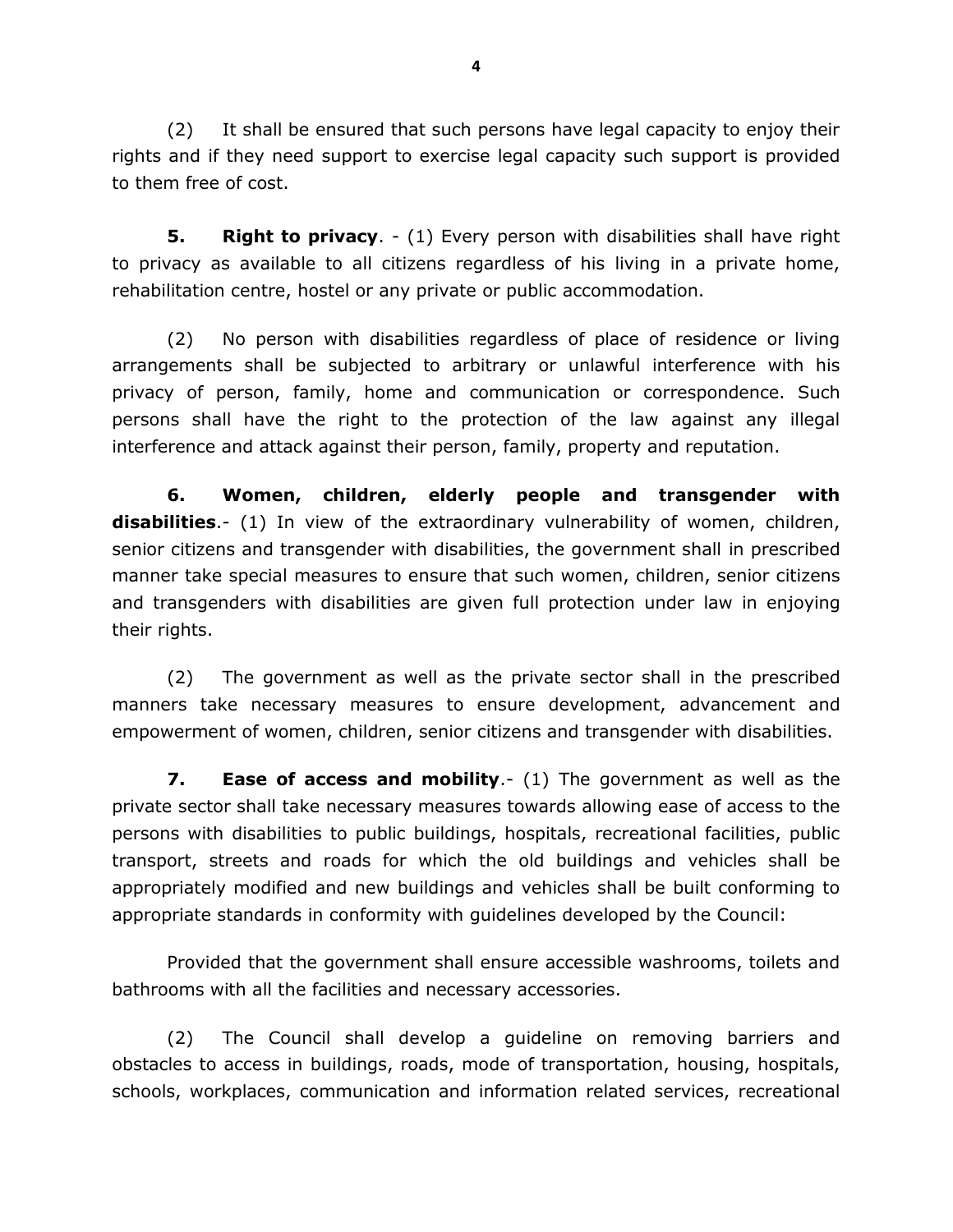spaces, parks and also public washrooms and get those implemented by the concerned authorities and persons both in public and private sectors.

(3) The Council shall develop a set of minimum standards and scope of access and related signage that each department, authority, entity and major enterprise shall put in place to ensure necessary access of persons with disabilities.

(4) The government shall implement policies and programs to promote the personal mobility of persons with disabilities at affordable cost or free.

(5) The government shall ensure special seats in all means of transport for persons with disabilities and allot parking space exclusively for persons with disabilities at all public and private places.

(6) The Council shall develop and enforce guidelines allowing persons with disabilities to have full and appropriate access to all forms of mass communication including information technology to enjoy freedom of speech and freedom of information. A national relay system may be established to standardize mechanism understandable consistently across the country.

**8. Protection from abusive, violent and intolerant discriminatory behavior.**- (1) The government shall take all possible steps to protect persons with disabilities from all forms of abuse, violence and exploitation at the hands of any person, institution or authority.

(2) Whenever an act of abuse, violence and intolerant discriminatory behavior is committed against any person with disability and the information of such act is communicated to the Council or any law enforcement agency, the concerned agency on receipt of such information shall immediately take necessary action to investigate and curb such act and to take appropriate measures under law to lodge the victim of abuse, violence or intolerance, to a safe place for protected housing. No cost shall be recovered from such victim for lodging in safe place in such situation.

(3) Notwithstanding the provisions of any law for the time being in force, an act of physical violence against a person with disability causing even a minor injury shall be deemed as grievous injury and shall be treated as an act of violence under section 335 of the Pakistan Penal Code, 1860 (Act XLV of 1860) and shall attract punishment accordingly. Other situation of aggravated abuse and violence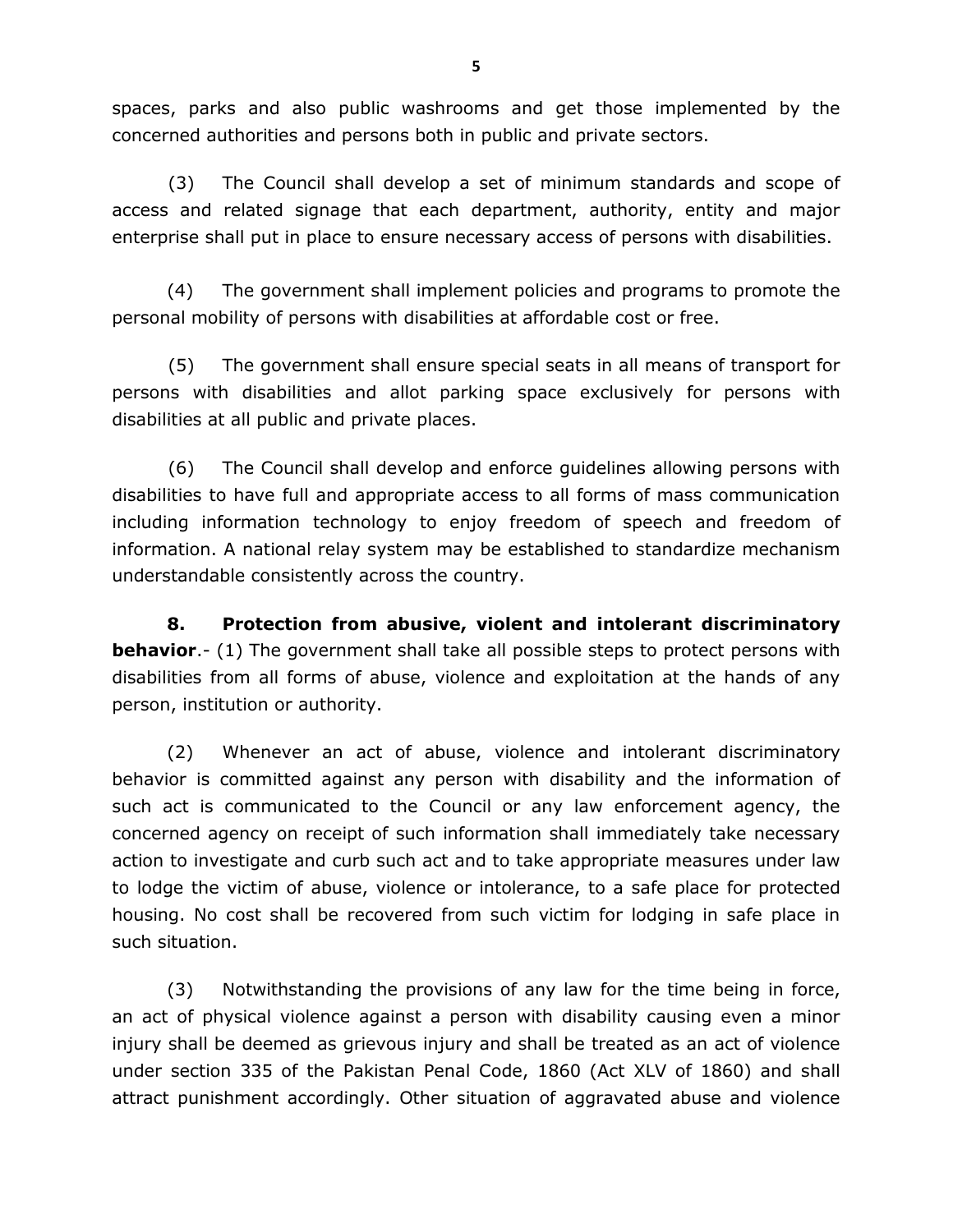shall also be deemed to have more gravity than in case of a person without disabilities.

(4) In case of need for legal aid such aid shall be made available to such affected person at public expense or prevent its occurrence, as the case may be, or pass such order as deemed fit for the protection of such person with disability.

**9. Equity in education**.- (1) The government shall take all necessary measures to ensure that persons with disabilities are afforded equal rights to access government as well as private educational institutions and shall be provided with appropriate facilities for their education without any discrimination.

(2) The government shall provide free pre-primary to higher education to persons with disabilities.

(3) The government shall take necessary measures to establish special educational institutions for persons with moderate to severe disabilities to cater to their special needs, in addition to making other institutions reasonably equipped and staffed to provide appropriate facilities for inclusive education to such persons in those general educational institutions.

(4) Persons with disabilities shall not be denied admission into any educational institution, whether state owned or private, on ground of their disabilities.

(5) It shall be illegal for an institution and its staff members to discriminate against or abuse or otherwise violate rights of a person with disability at his place of education for which both the institution and such violating person shall be punished.

(6) The government shall ensure inclusive education focusing on personality, development, creativity and strengthening of physical and mental capabilities of persons with disabilities.

(7) Reasonable and appropriate accommodation shall be provided to persons with disabilities in educational institutions including hostels, where applicable.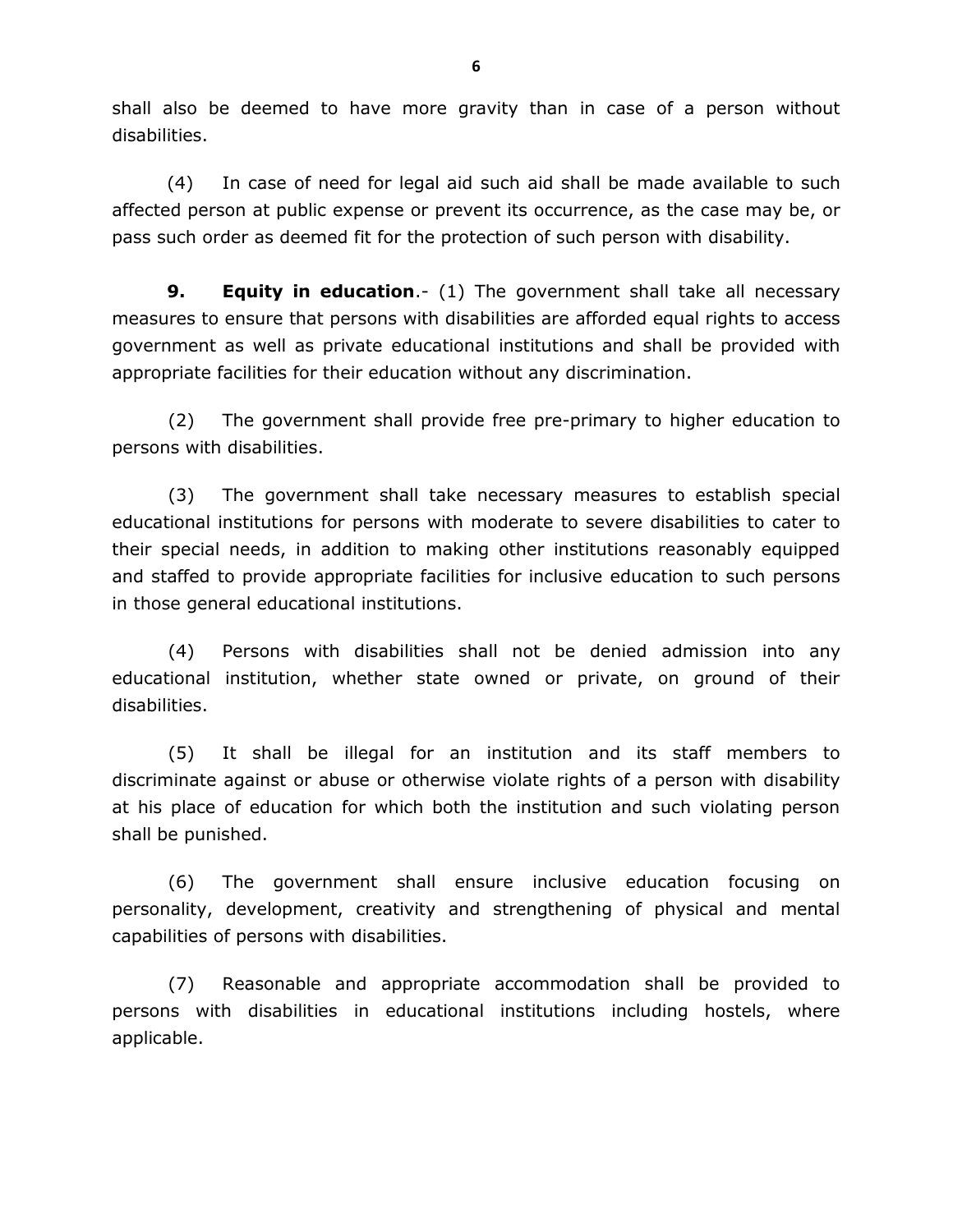(8) The government shall establish adequate dedicated and general facilities for teacher training with a view to train adequate number of specially trained teachers equipped with skills to teach students with various disabilities.

(9) The government shall ensure that all persons with disabilities are given full access to all modes and means of education including but not limited to vocational training, online education distance learning and adult education.

**10. Equity in the employment**.**-** (1) No person, institution, organization or entity, whether public or private, shall discriminate against a person on the ground of disability in the matters of employment, promotion, career development and enjoying fruits of his employment.

(2) The employer shall ensure the provision of reasonable accommodation including necessary assistive aid and equipment which a person with disabilities would reasonably require to perform his duties.

(3) The government shall reserve an employment quota as prescribed by the Federal Government to be periodically reviewed, at various levels for persons with disabilities in government departments, institutions, entities and corporate entities owned and managed by the government and the concerned department shall implement the allocated quota.

(4) The government shall take necessary steps to encourage private enterprises to employ persons with disabilities through incentives for which the government shall prepare long term inclusion plans and allocate necessary resources.

(5) The terms and conditions of employment shall not be less favorable for persons with disabilities as compared with those offered to other persons appointed against same or similar positions.

(6) An establishment which does not employ persons with disabilities as required by sub-section (3) shall pay into the Fund each month the sum of money it would have paid as salary or wages to a person with disabilities had he been employed. In the event of non-payment or non-compliance, the matter shall be brought before an arbitration council to be established for the purpose by the Council.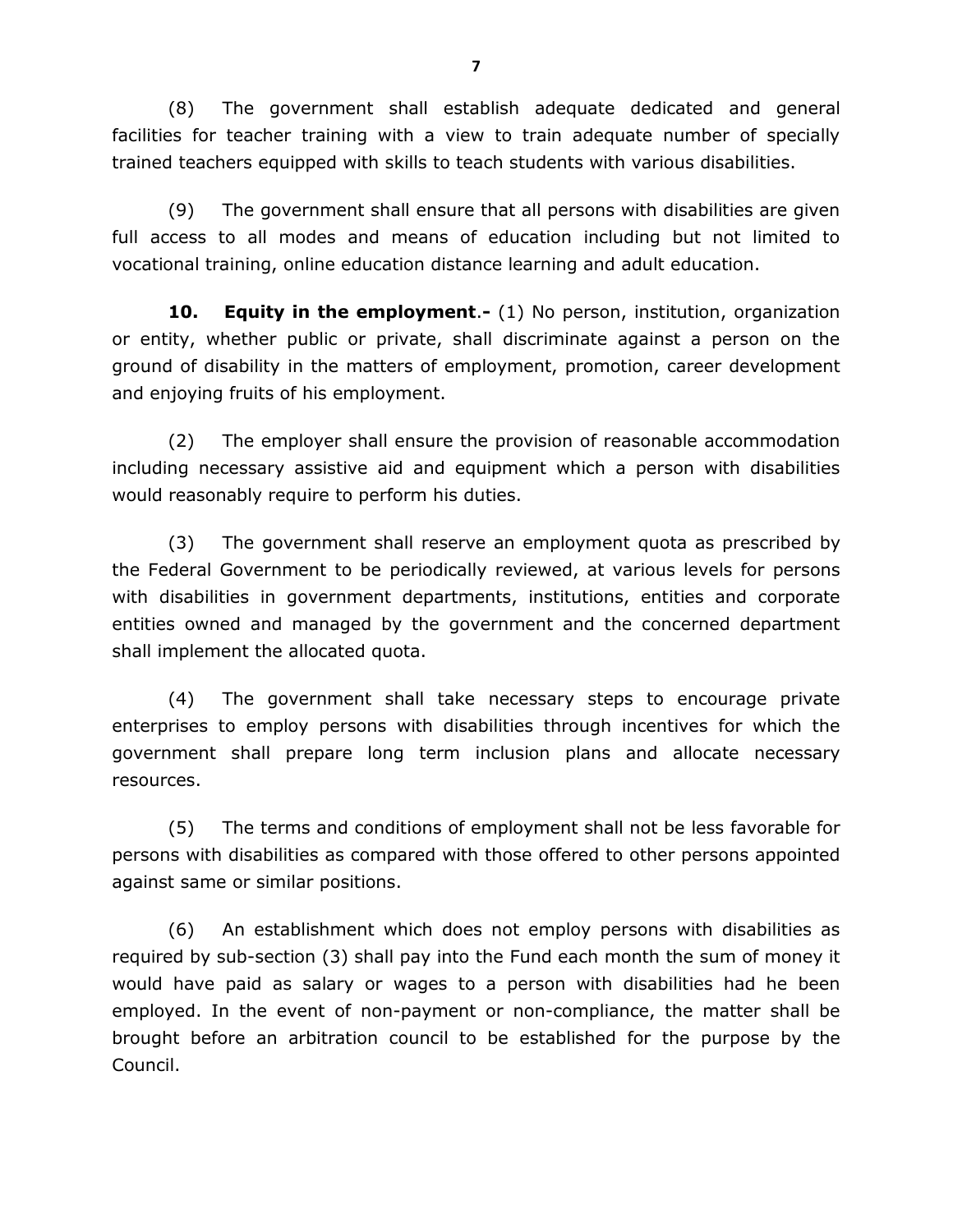**11. Equity in health and medical rehabilitation services**.**-** (1) The government shall ensure barrier free access to necessary public health services and infrastructure to persons with disabilities without any discrimination and without any cost to such persons.

(2) The Council shall devise plans to provide special health insurance to persons with disabilities to ensure free medical coverage to such persons.

(3) The government shall encourage private sector health services providers through appropriate incentives to provide quality services to persons with disabilities at affordable rates or free.

(4) Special health service for early identification and intervention of disabilities and medical services especially designed to prevent disability shall be implemented.

(5) The government shall initiate with the help of medical and scientific community, research to identify causes of various disabilities and make efforts to create awareness in public to adopt practices that help prevent disabilities from happening.

(6) The government shall in respect of person with disabilities undertake initiatives to promote support and implement community based rehabilitation and research initiatives at the community level.

**12. Right to live independently in community**.- (1) The persons with disabilities shall have equal right to live independently in the community. Such persons shall be provided with all necessary facilities by the government without discrimination to enable them to live independently.

(2) The government shall take necessary preventive measures to ensure that persons with disabilities are not excluded or segregated from the community on basis of their disability and that their access to communal facilities and services is restriction free.

(3) The government may also take necessary measures to enable the person with disabilities to have access to a range of in-house, residential and other community support services including personal assistance service necessary to support living and inclusion in community.

**13. Right of living**.**-** (1) Every person with disability shall have right to a decent place of living of his choice and no person shall discriminate against a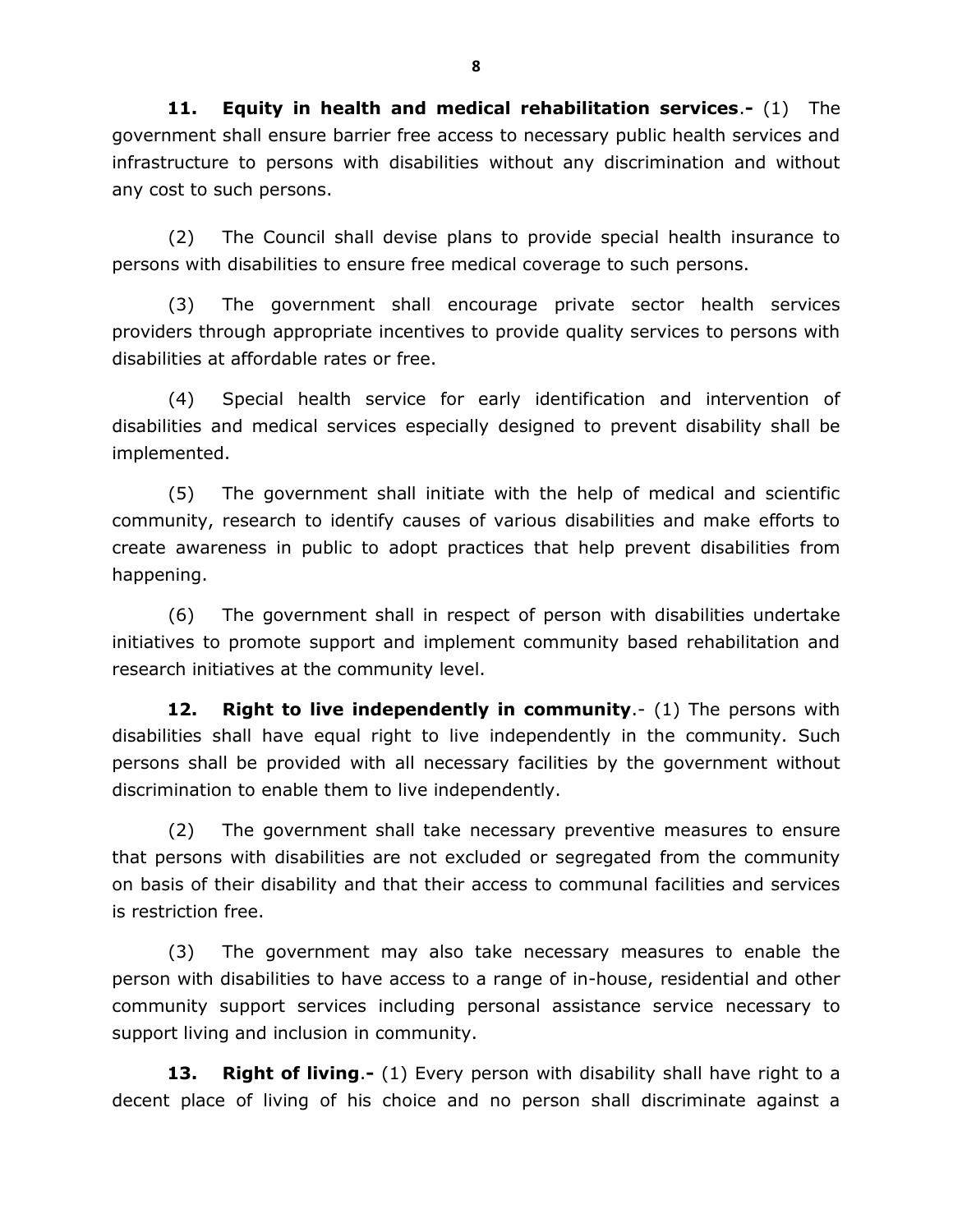person with disability by way of refusing to rent him or sell to a place of living because of him being a person with disability.

(2) The government shall evolve a policy towards fair and affordable housing for persons with disabilities in government owned, sponsored or assisted projects and also in the private housing schemes. The authorities approving establishment of new housing schemes and plans shall ensure that appropriate number of affordable housing units are included in each such scheme or plan.

(3) The government may set up and maintain decent housing facilities for the persons with disabilities who do not have a place to live and need a decent temporary shelter. The Council shall with the help from the authorities of the Federal Capital, civil society organizations and society at large assist to arrange temporary shelter for such persons.

**14. Right to home and family**.**-** (1) No person with disability especially a child or adult or senior citizen shall be separated from his family on the grounds of disability unless a court of law requires him to be so separated in his best interest.

(2) Where the immediate family of person with disability is unable to cater a person with disability, especially a child with disabilities, the Court shall make effort to place such person at a setup suitable for his safe living.

(3) All persons with disabilities shall have the right to marry a person of their own choice and raise their family without any discrimination.

(4) No person with disability shall be subjected to any medical procedure leading to infertility and forced sterilization shall be a non-compoundable offence.

(5) The government shall provide free services regarding reproductive health especially to women with disabilities.

**15. Freedom of expression and information**.- (1) The government shall ensure that persons with disabilities have full and equitable rights regarding freedom of speech, right to expression and information and effective measures shall be taken for their such rights to be enjoyed.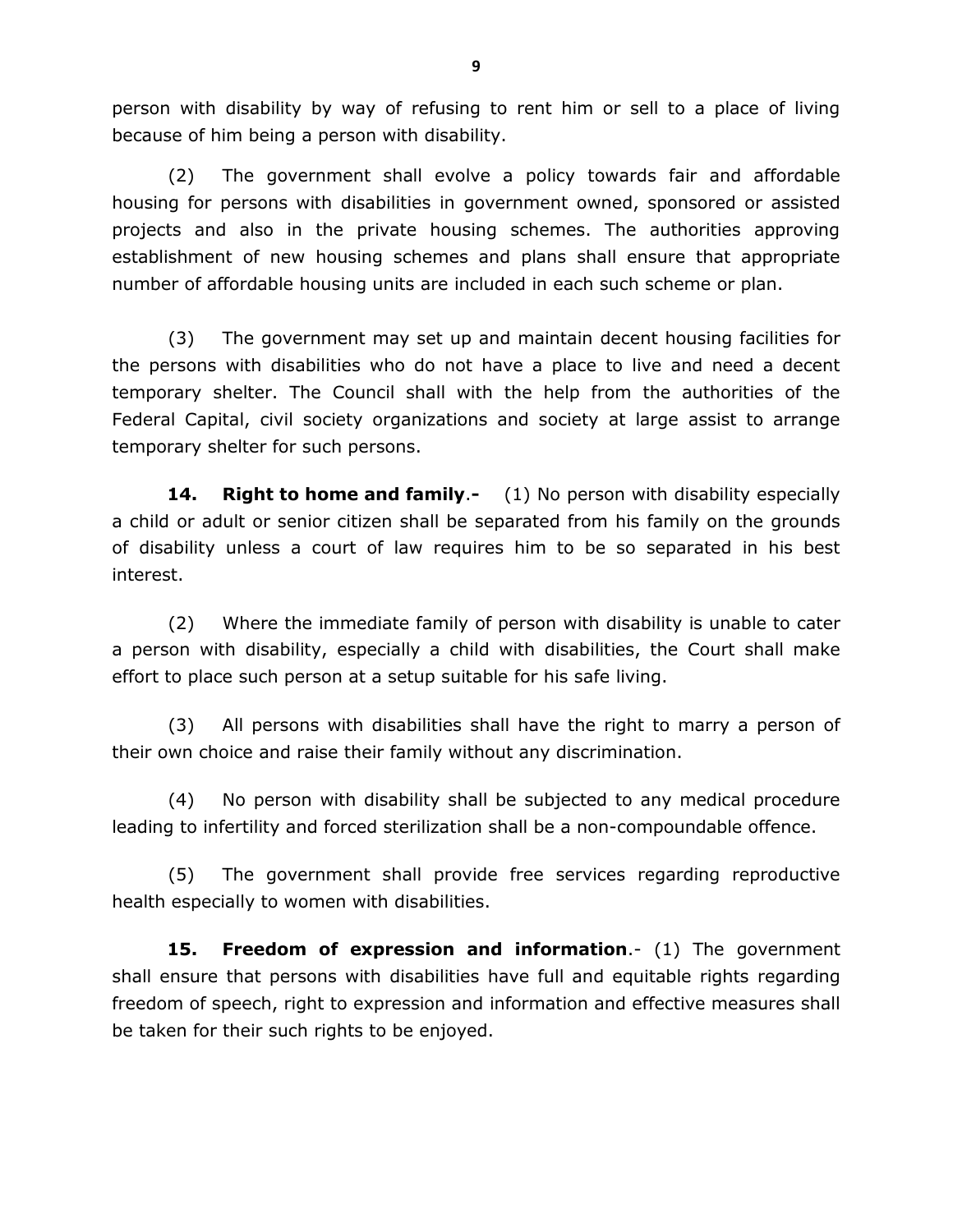(2) The Council shall take necessary measures to convey the voice of persons with disabilities and their organizations across the governments, civil society and international community.

(3) The Council shall encourage the state and private run electronic and print media to promote awareness on the rights of persons with disabilities through public service messages and programming inclusive for all types of disabilities.

(4) The government may provide advertisements to publications dedicated for persons with disabilities.

(5) The government shall ensure that all websites hosted by Pakistani website service providers are accessible for persons with disabilities.

**16. Right of political participation**.- (1) Persons with disabilities shall have full right to participate in the political activity in the country including exercising right of vote and right to be elected to an elected body.

(2) The Election Commission of Pakistan shall ensure that each polling station is accessible to persons with disabilities and necessary arrangements are made for them to cast their votes confidentially and without any difficulty. Any act by any person to cause restriction on exercise of right of vote by a person with disability shall be deemed as forceful obstruction as defined in the Elections Act, 2017 (XXXIII of 2017) and shall be prosecuted and punished accordingly.

(3) The Council shall, with the help of the Election Commission of Pakistan, educate political parties on the issues and problems of the persons with disabilities.

(4) The Election Commission of Pakistan shall be mandated to develop voter's accessibility mechanism for persons with disabilities such as brail voting paper etc.

**17. Access to justice**.**-** The government shall ensure that persons with disabilities are provided with assistance, including sign language interpreters and attendants to access to the justice system.

**18. Right to own property.-** Persons with disabilities shall not be denied the right to own, sell or inherit property.

**19. Participation in sports, cultural and recreational activities.-** (1) The government shall ensure that no person is discriminated against in participation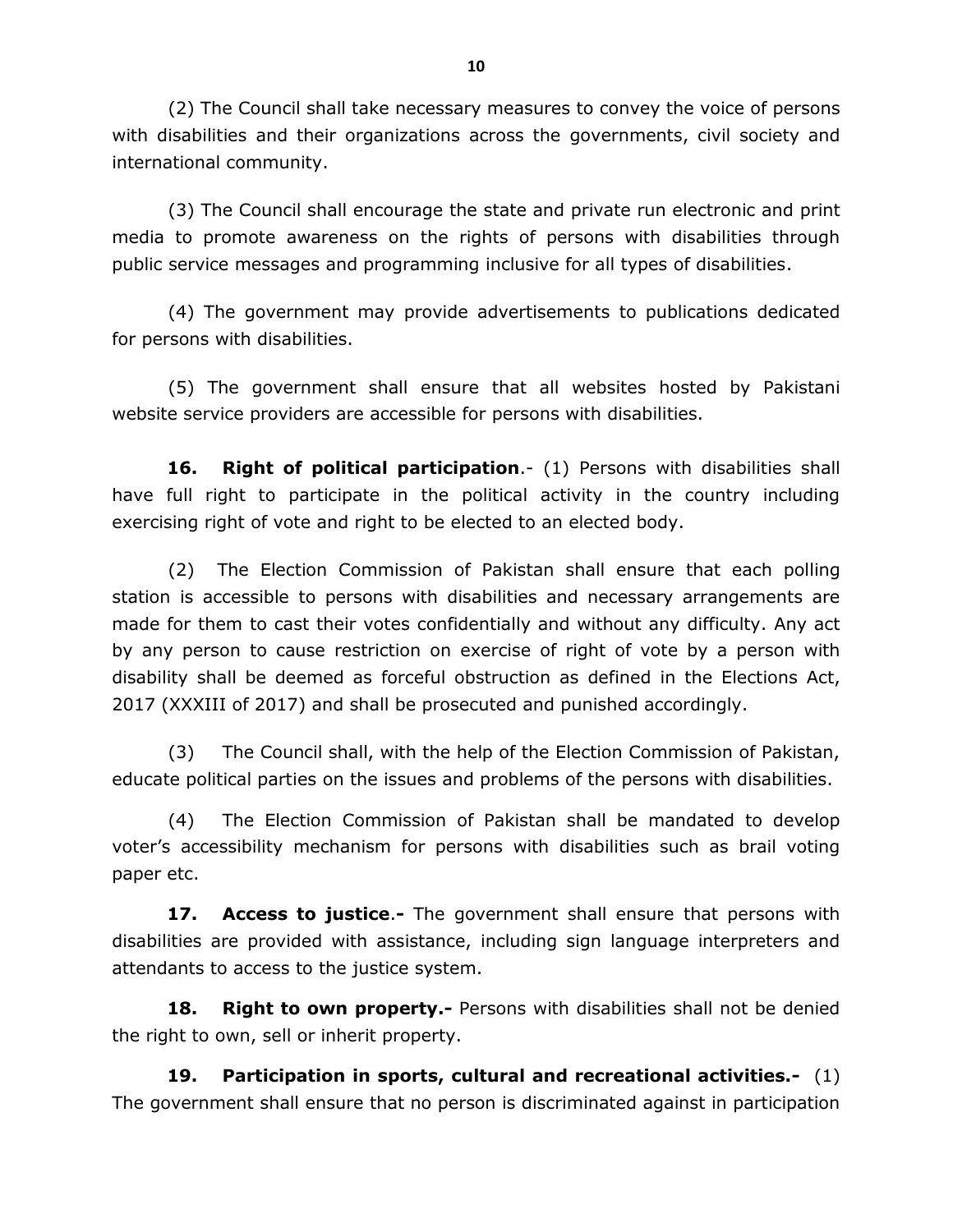of any sports, games, cultural and recreational activities on ground of his disability. Assistive devices, equipment and latest technology shall be made available for their inclusion in sports, cultural, recreational and leisure activities. One seat for persons with disabilities in the sports board shall be ensured and the government shall ensure linkages of the monitoring mechanism for para olympics and special olympics sports association.

(2) Access to cultural materials, programs and activities shall be provided in accessible and appropriate formats to persons with disabilities.

(3) Barrier-free and discrimination-free access to media programs, films, theaters, parks, stadiums, play grounds, beaches and other places of leisure, recreation, sports and cultural activities shall be provided to such persons with disabilities.

(4) The government shall facilitate participation of persons with disabilities in scouting, art classes, outdoor camps, hunting, tourism and adventure activities and shall also help to develop and utilize their artistic, creative and intellectual capabilities.

(5) The government shall ensure that talent-enhancing abilities in both public and private schools including sports activities are developed.

(6) The government shall ensure that courses and activities are designed to promote arts and culture to enhance talent of persons with disabilities.

(7) The government shall take steps so that access to cultural materials, programs and activities in accessible and appropriate formats to persons with disabilities are ensured.

**20. Protection of persons with disabilities in risk and disaster situation.-** (1) All persons with disabilities shall be given top priority in providing suitable protection and safety in situations of risk and natural disaster and shall immediately be removed from such areas and moved to a safe place on priority.

(2) In situations of armed conflict, the police, civil armed forces and the armed forces shall take appropriate measures on priority to ensure safety, protection and removal of such persons.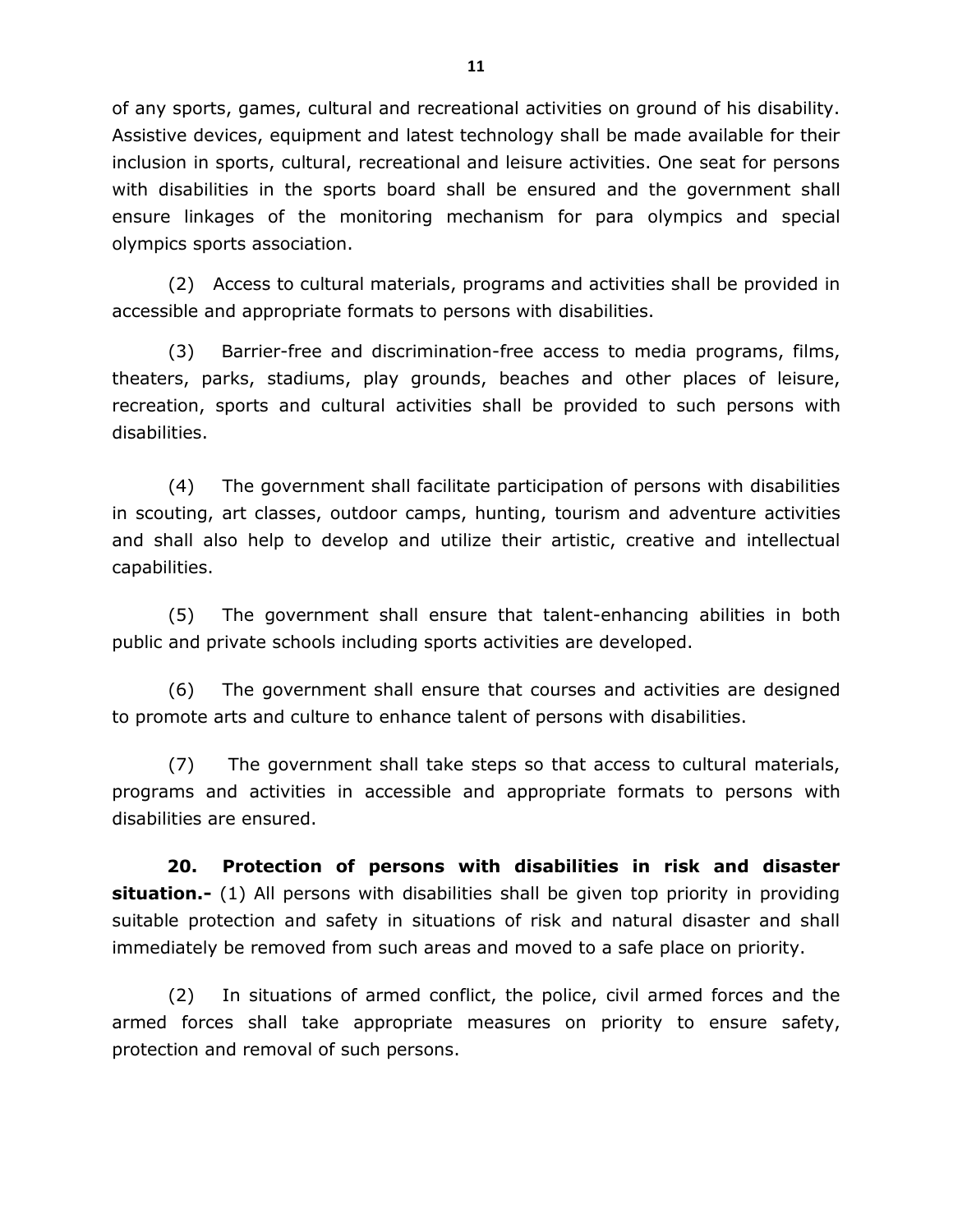(3) All authorities engaged in reconstruction activity subsequent to any situation of armed conflict, humanitarian emergencies or natural disaster shall ensure that persons with disabilities are accorded priority in reconstructing their institutions, homes and other facilities and restoring services.

(4) The Council shall keep a close coordination with the disaster management authorities for protection and removal to safety and keep record of such persons caught in such situation and ensure early rehabilitation.

(5) Needs and concerns of persons with disabilities should be included in disaster risk reduction.

## **PART III ADMINISTRATION OF RIGHTS**

**21. Strengthening and reconstitution of the National Council for the Rehabilitation of Disabled Persons.-** (1) The National Council for the Rehabilitation of Disabled Persons constituted under the Disabled Persons (Employment and Rehabilitation) Ordinance, 1981 (XL of 1981) shall stand reconstituted as the Council on Rights of Persons with Disabilities and shall consist of-

| (a) | Minister-in-charge;                                                                                                                                | Chairperson         |
|-----|----------------------------------------------------------------------------------------------------------------------------------------------------|---------------------|
| (b) | Secretary of the Division allocated with business<br>of this Act;                                                                                  | Vice<br>Chairperson |
| (c) | two members from the Senate, one each from<br>government and the opposition;                                                                       | Members             |
| (d) | two members from the National Assembly one<br>each from government and the opposition;                                                             | Members             |
| (e) | one representative from Ministry of Information,<br>Broadcasting, National History and Literary<br>Heritage not below the rank of Joint Secretary; | Member              |
| (f) | one representative from Ministry of Finance, Member<br>Revenue and Economic Affairs not below the rank<br>of Joint Secretary;                      |                     |
| (g) | one representative from the Division allocated<br>with business of education not blow the level of<br>Joint Secretary;                             | Member              |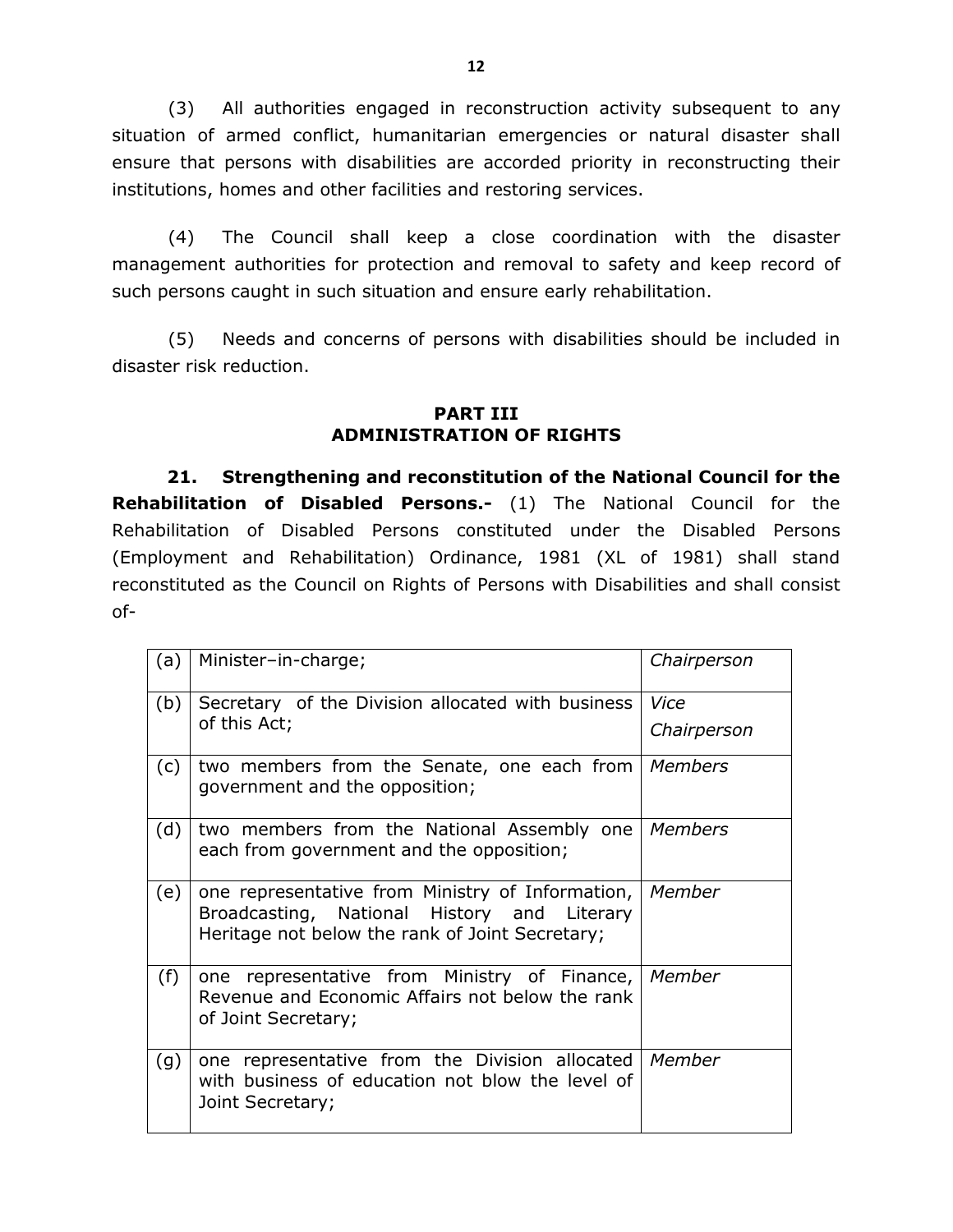| (h) | one representative from the Division allocated<br>with the business of poverty alleviation and social<br>safety not below the rank of Joint Secretary; | Member  |
|-----|--------------------------------------------------------------------------------------------------------------------------------------------------------|---------|
| (i) | An officer not below the rank of a Joint Secretary<br>of the Division to which business of this Act<br>stands allocated;                               | Member  |
| (j) | Chairman, Capital Development Authority (CDA);                                                                                                         | Member  |
| (k) | Chief Executive or Head of National Institute of   Member<br>Rehabilitation Medicine (NIRM);                                                           |         |
| (1) | three persons with disability.                                                                                                                         | Members |

(2) Member at clause (i) of sub-section (1) shall also act as Secretary of the Council.

(3) The Council may co-opt any person as a member.

(4) The government functionaries represented in the Council shall hold their memberships on *ex-officio* basis. The tenure of the members shall be three years.

(5) The Council shall meet at-least quarterly and the quorum of each meeting shall be one-fourth of the total number of the composition of the Council.

**22. Functions of the Council.-** (1) The Council shall have the responsibility to achieve and implement objectives of this Act and to assist the government in developing legal and institutional frame work.

(2) The Council shall be the executive authority to implement this Act, to develop a legal and social environment and to help persons with disabilities to have the protection of law in enjoying their fundamental rights.

(3) The Council shall, with the help of other authorities and persons, take all possible measures to protect persons with disabilities from discrimination, exploitation, torture, inhuman or degrading treatment on the hands of any one including their families and caregivers.

(4) The Council shall coordinate implementation of the principles of relevant convention at provincial and lower administrative levels through providing technical assistance to various organs of the provincial legislatures and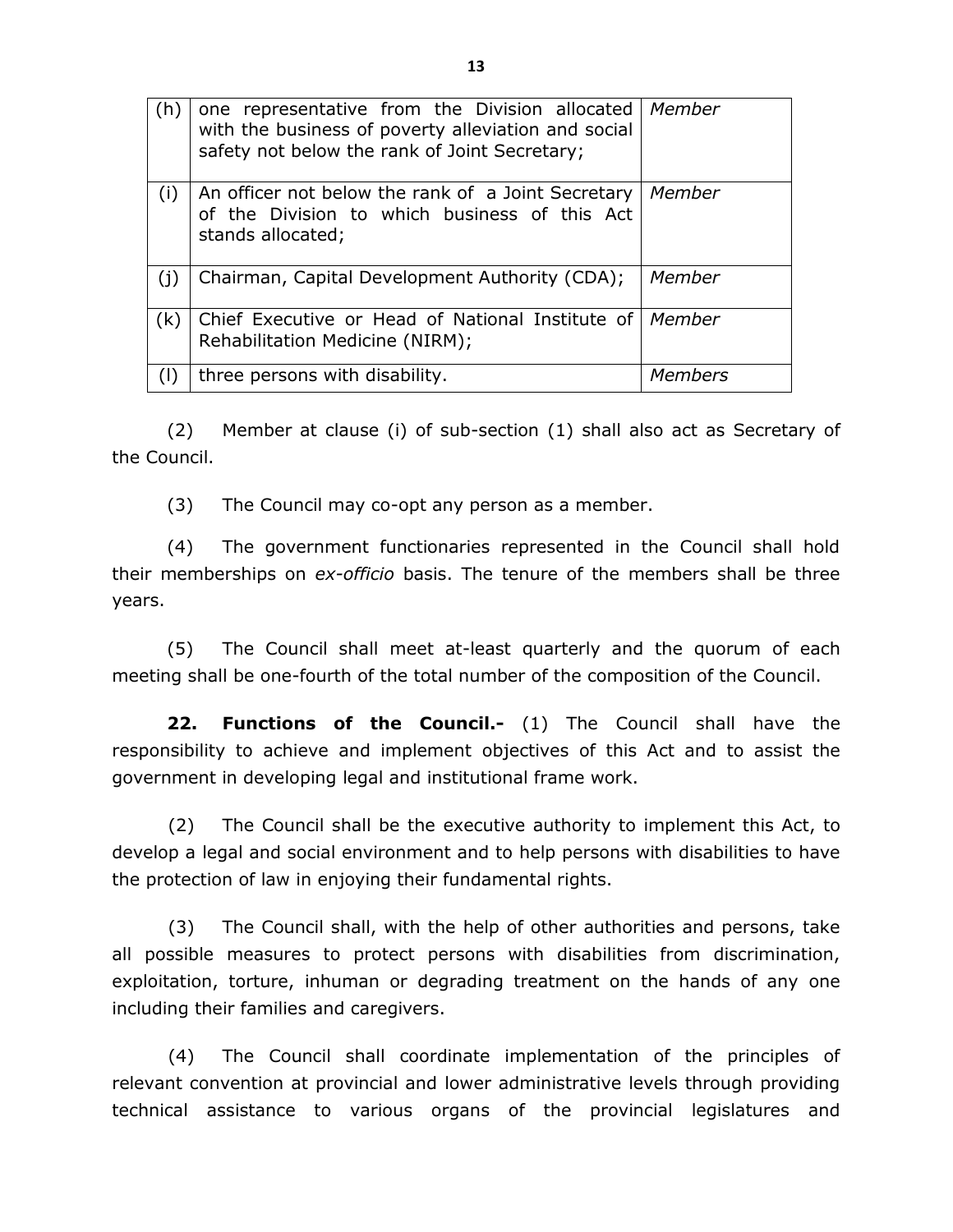governments in developing appropriate legal and institutional frameworks in their jurisdictions and making them achieve the objective of protection and enforcement of rights.

(5) The Council shall evaluate the effectiveness of laws and policies and assess the implementation of laws and policies at the national level and recommend to the government any changes required in the policies, laws and practices.

(6) The Council shall conduct or cause to conduct research on the status of persons with disabilities and matters related to the promotion and protection of their rights.

(7) The Council shall put into place an institutional mechanism to regularly monitor performance of various departments and organizations in the government and issue a performance score card to each such entity and organization at least once in every three years. Similarly, the Council shall devise and maintain score cards for private entities that seek such evaluation and assessment. Such performance audits shall be conducted by third party professionals and the employees of the Council.

(8) The Council shall assess its own performance in creating legal and social environment in the country and issue an annual status report at the end of every calendar year to present its report to the Parliament through Minister-in-charge.

(9) The Council shall be responsible to monitor the activities of private and community based organizations to ensure that required standards of service are maintained. The Council may enforce an institutional mechanism for effective, efficacious and transparent functions of such organizations and may impose restrictions on organizations not meeting the objective criteria laid down by it.

(10) The Council shall have the powers to address individual and collective complaints of violations of human rights of persons with disabilities.

**23. Registration of persons with disabilities.-** (1) Any person with disability desirous of being employed or otherwise rehabilitated may have his name registered in the register maintained by the Council or its designated office in such form and in such manner as may be prescribed by the Council.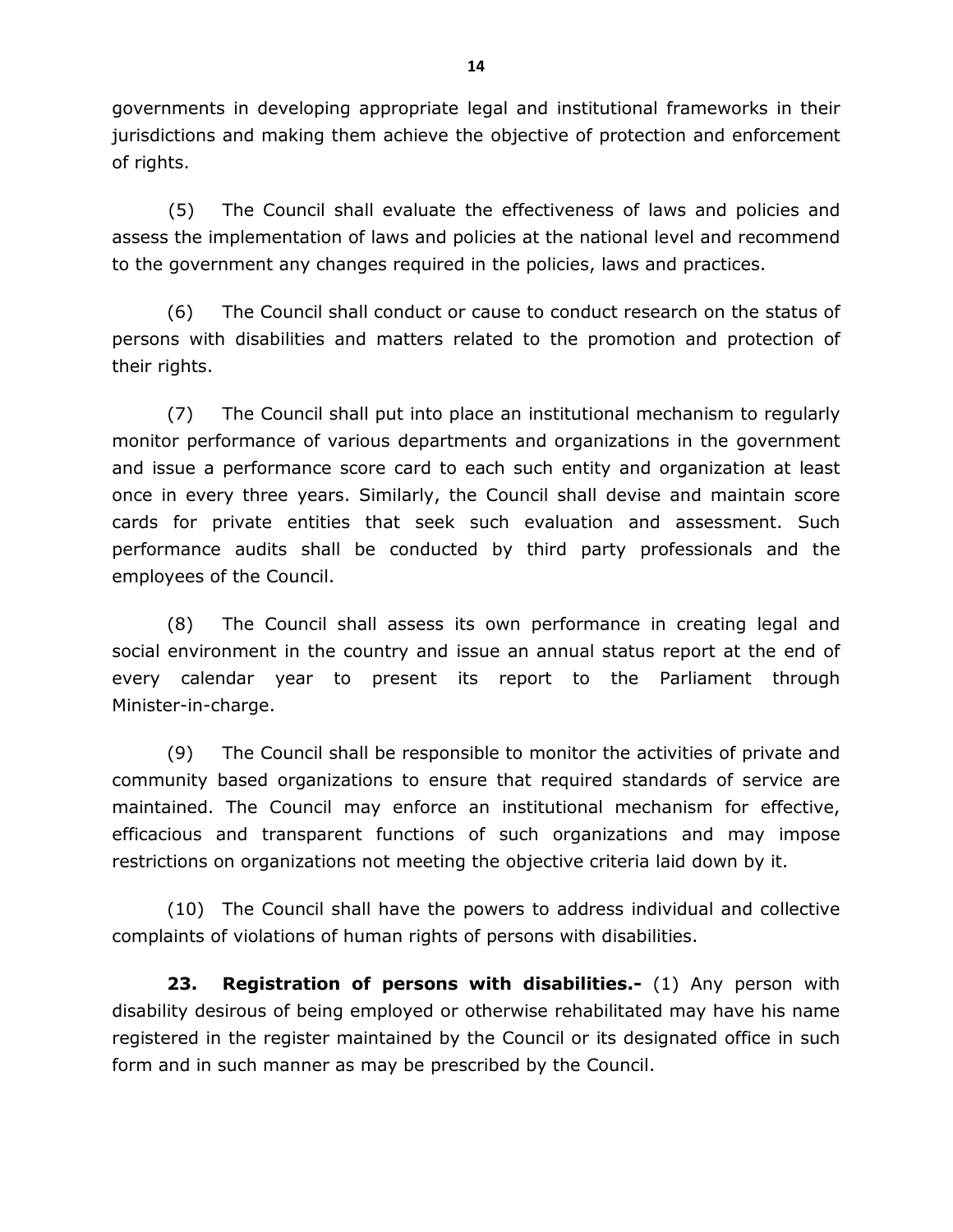(2) The Council shall, if it thinks necessary, cause each person with disability registered under sub-section (1) to be assessed as to the nature of his functional disability and also as to his aptitude and the nature of work he is fit to do by a medical officer authorized by it or by such assessing board as it may appoint having at least one medical officer and the medical officer or, as the case may be, the assessing board shall submit its report to the Council in such form as may be prescribed by the Council.

(3) If the person with disability is considered by the Council fit to work, he shall be informed indicating the nature of work for which he may be employed or the trade or vocation in which he may be trained and an endorsement to that effect shall be made against his name in the register.

(4) If the person with disability is not considered by the Council fit to work, he shall be informed accordingly for an endorsement to that effect being made against his name in the register and the Council shall take such measures for his rehabilitation as it thinks fit.

(5) If a person is declared by the Council not to be a disabled person, his name shall be struck off from the register.

**24. Establishments to employ persons with disabilities.-** (1) Not less than one percent of the total number of persons employed by an establishment at any time shall be persons whose names have been registered with the Council or its designated office of the area in which such establishment is located and against whose names in the register maintained under section 23 an endorsement exists to the effect that they are fit to work.

(2) The persons with disabilities employed against any post in pursuance of sub-section (1) shall be entitled to the terms and conditions which are not less favourable than those of the other persons employed by the establishment against similar posts.

(3) When calculating the percentage of the posts in an establishment for the purposes of employment of persons with disabilities, the fraction of 0.5 and above shall count as a whole number.

**25. Establishment to pay to the Fund.-** An establishment which does not employ a person with disability as required by section 24 shall pay into the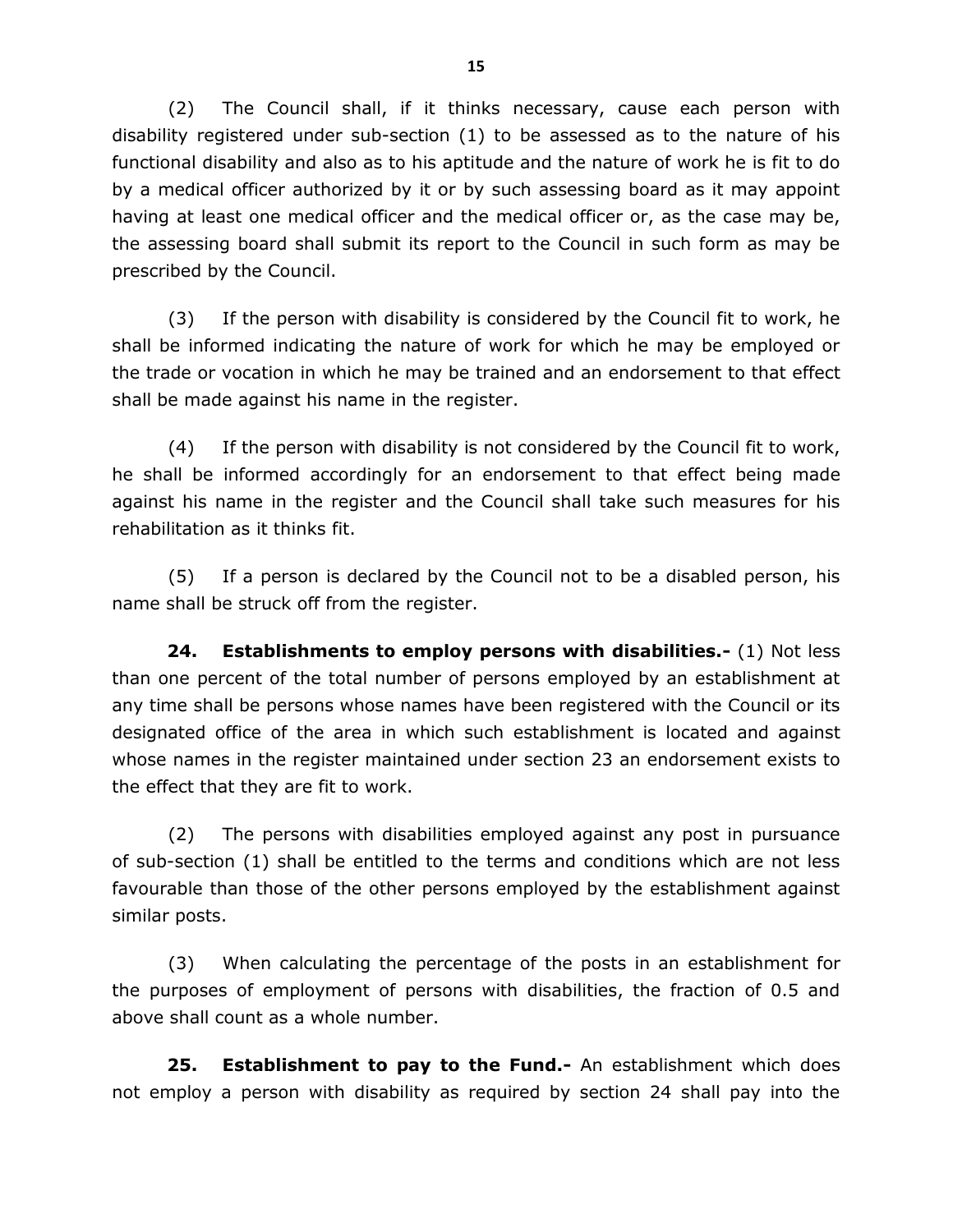Fund each month the sum of money it would have paid as salary or wages to a disabled person had he been employed.

**26. Dissolution of the Council.-** On the commencement of this Act, the council formed under the Disabled Persons (Employment and Rehabilitation) Ordinance, 1981(XL of 1981) shall stand dissolved and on such dissolution all assets, rights, powers, authorities and privileges and property, movable and immovable, cash and bank balance, reserve funds, investments and all other interests and rights in, or arising out of such property and all debts, liabilities and obligations of whatever kind of the dissolved council subsisting immediately before its dissolution shall stand transferred to and vest in the Council.

**27. Governmental authorities and other persons to assist the Council.-** (1) All the functionaries of the government shall extend full and effective cooperation to the Council in ensuring the enforcement of this Act and other laws for protecting the rights of the persons with disabilities.

(2) Any person in the governmental position not effectively cooperating with the Council shall be deemed to have committed misconduct and shall be proceeded against accordingly.

**28. Funds for rehabilitation.-** (1) The government may establish nonlapsable endowment fund for sustainably financing projects and activities related to ensuring effective rights protection and inclusion in society of persons with disabilities.

(2) The Fund established under sub-section (1) shall be called as ICT Disability Fund which shall be managed by the Council.

- (3) The following shall be the sources of the Fund, namely:-
	- (a) annual allocation and grants of funds from Federal Government;
	- (b) grants from international organizations, governments and other such bodies;
	- (c) levies and other charges that government imposes for rehabilitation;
	- (d) fines and penalties under this Act;
	- (e) donations and bequests by private persons; and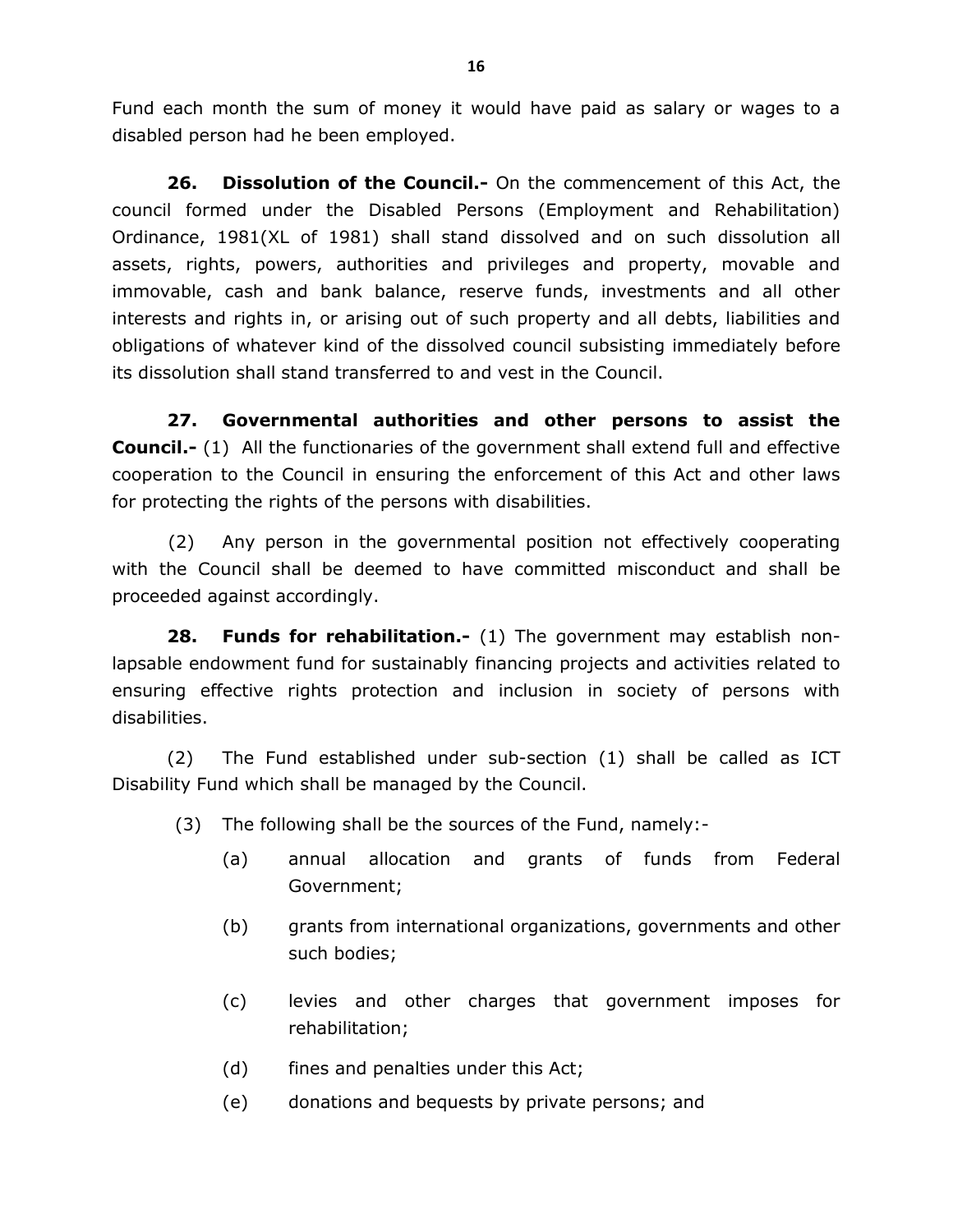(f) any other source.

(4) The Fund established under the Disabled Persons (Employment and Rehabilitation) Ordinance, 1981 (XL of 1981) shall stand transferred alongwith all sums and moneys to the Fund established under sub-section (2).

**29. Creating public awareness.-** (1) The Council shall take immediate, appropriate and result oriented measures to raise awareness amongst the society as whole with regards to recognition and respect for persons with disabilities and their rights.

(2) The Council shall recommend to the Federal and Provincial Governments measures to include topics on disability in educational curriculum and to create awareness among young students about persons with disabilities.

(3) The government shall include topics on addressing problems of persons with disabilities in training programs of institutions responsible for imparting trainings to officers and officials of the government, including judges and court officials.

**30. Rehabilitation.-** (1) The government shall take all possible measures to ensure that persons with disabilities attain maximum independence and ability to participate in activities of life including getting education, doing business, getting employed and participating in sports and cultural activities.

(2) The government shall promote continuing skill development and training in existing advance skills and technologies to persons with disabilities for effective participation and integration in the community.

(3) The government shall undertake initiatives to promote, support and implement community based rehabilitation and research initiatives of its own.

**31. Insurance cover.-** (1) The Council may devise and put in place comprehensive group medical and accident insurance for persons with disabilities and may also facilitate such persons in getting affordable life and other forms of insurance.

(2) The Council may pay the premium for persons with disabilities who cannot pay the premium from their own sources.

**32. Special disability courts**.**-** (1) For speedy justice, the government may designate and may encourage provincial governments to designate, courts to